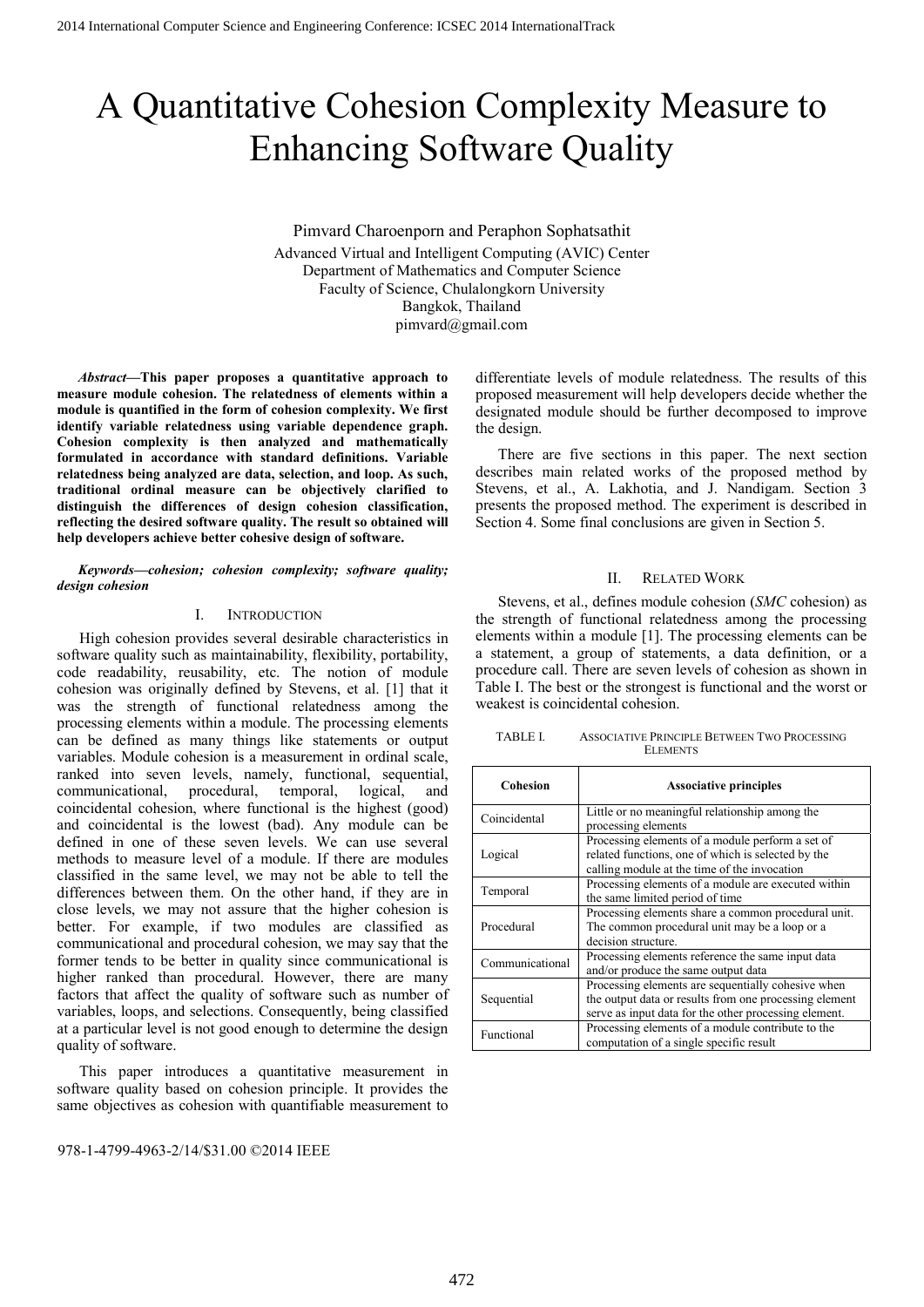To consider if a given module will fit any of the above associative principles, Page-Jones has provided a decision tree that helps determine the cohesion level [5] as shown in Fig. 1.

In *SMC*, the concept of cohesion is emphasized on designlevel rather than coding. On the other hand, Lakhotia defines term of processing elements in a more specific way which gives a suitable programming practice. In Lakhotia's work, output variables are considered as processing elements [3]. Output variables in a module are interpreted in a directed graph called Variable Dependence Graph (VDG) which is used to determine the level of cohesion. Nandigam [4] constructed a set of associative rules for each level of cohesion as shown in Table II.

Can the module be considered to be doing one problem-related function?



Fig. 1. Decision tree for determining module cohesion.

|  | TABLE II. | ASSOCIATIVE RULES BETWEEN TWO PROCESSING ELEMENTS |
|--|-----------|---------------------------------------------------|
|--|-----------|---------------------------------------------------|

|                | <b>Cohesion</b> | <b>Associative rules</b><br>$AR_i: Var \times Var \rightarrow Boolean$                                                                        |
|----------------|-----------------|-----------------------------------------------------------------------------------------------------------------------------------------------|
|                | Coincidental    | $\neg \left( \forall_{i,i \in \{25\}} AR_i(x,y) \right)$                                                                                      |
| $\mathfrak{D}$ | Logical         | $\exists z \left( z \xrightarrow{S(*,*)} x \left( z \xrightarrow{S(*,*)} y \right)$                                                           |
| 3              | Procedural      | $\exists z, n, k \left( z \xrightarrow{L(n)} xz \xrightarrow{L(n)} y \right) \left( z \xrightarrow{S(n,k)} xz \xrightarrow{S(n,k)} y \right)$ |
| 4              | Communicational | $\exists z (z \stackrel{D}{\rightarrow} x z \stackrel{D}{\rightarrow} y) (x \stackrel{D}{\rightarrow} z y \stackrel{D}{\rightarrow} z)$       |
| 5              | Sequential      | $x \rightarrow y \ y \rightarrow x$                                                                                                           |

 In this table, *x* and *y* represent output variables, *z* is a common variable, *n* is the line number of loop or selection statements in the module, and *k* is the selected branch. For functional cohesion, a module is considered to be functional if there is only one output variable in the module. In this research, temporal cohesion is omitted because static analysis of code cannot handle time-dependent relationships among processing elements. Details on associative rules will be further elaborated in Section III(A). The algorithm for determining the cohesion level is shown in Fig. 2.

| <b>Algorithm-1</b> Compute-Module-Cohesion                                                     |
|------------------------------------------------------------------------------------------------|
| <b>Input:</b> <i>VDG</i> of module <i>M</i>                                                    |
| <b>Output:</b> <i>Cohesion</i> of module M                                                     |
| begin                                                                                          |
| $X \leftarrow$ {output variables in M};                                                        |
| <b>if</b> $ X  = 0$ then <i>Cohesion</i> $\leftarrow$ 'undefined'                              |
| else if $ X  = 1$ then Cohesion $\leftarrow$ 'functional'                                      |
| else begin                                                                                     |
| cohesion_between_pairs $\leftarrow \{\}$ ;                                                     |
| for all x and y in X and $x \neq y$ do begin                                                   |
| cohesion_between_pairs ← cohesion_between_pairs ∪                                              |
| $\max\{C_i   i \in \{15\} \, AR_i(x, y) \}$                                                    |
| end for:                                                                                       |
| <b>if</b> $(\forall i \in \text{cohesion\_between\_pairs } i = \text{coincidental})$           |
| <b>then</b> Cohesion $\leftarrow$ coincidental;                                                |
| else                                                                                           |
| $\mathit{Cohesion} \leftarrow min(\text{cohesion\_between\_pairs} - \{\text{coincidental}\});$ |
| end:                                                                                           |
| end;                                                                                           |
| <b>return</b> cohesion                                                                         |
| end Compute-Module-Cohesion                                                                    |

Fig. 2. Algorithm for determining module cohesion.

In Algorithm-1, a module will be considered as *undefined* cohesion if there is no output variable in the module. If there is only one output, the module will be considered as *functional* cohesion. A module will only be considered as *coincidental* cohesion if all pairs of processing elements are coincidentally combined. For others level of cohesion, we will select the minimum *cohesion between pairs* that does not include coincidental cohesion to define the whole module.

Three quantitative measures based on data-slice called Functional Cohesion (FC), namely, Weak Functional Cohesion (WFC), Strong Functional Cohesion (SFC), and Adhesiveness (A) were introduced by Bieman and Ott [9]. These measures give the ratio of glue or superglue tokens to the total number of data tokens in the range of [0, 1].

#### III. PROPOSED METHOD

In the proposed method, a module will be considered in terms of VDG whose output variables are considered as processing elements. Common variables and output variables are extracted from a module and dependencies are added to form a directed graph. This VDG will be passed along Algorithm-1 to determine the level of cohesion, which in turn will be used to compute cohesion complexity of the module. We define cohesion complexity as the summation of dependency of each variable, some of which are assigned proper weight to indicate their dependencies. This process will be elucidated in the sections that follow.

#### *A. Variable Dependence Graph*

According to Nandigam [4], common variables and output variables are represented as nodes, while their dependencies are represented as edges. Dependencies are classified into two types, namely, data dependency and control dependency. Control dependency is further classified into two sub-types,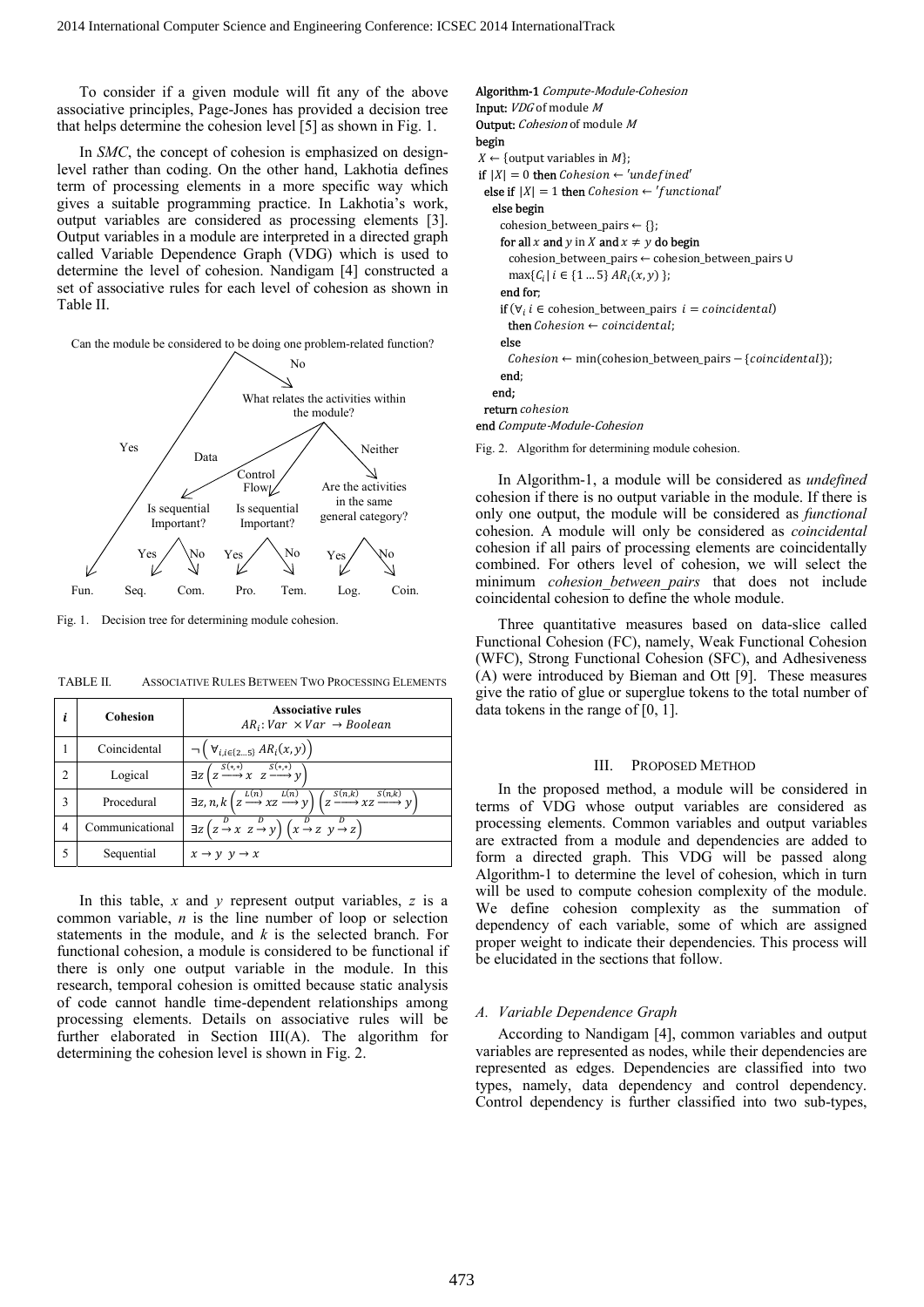namely, loop-control and data-control. The dependencies come from data and control flow analysis of the module [6][7]. The following definitions define the dependencies used in this paper.

Let x and y be variables in a module,  $n_1$  and  $n_2$  be statements that define *x* and *y*. *y* has data dependency on *x*, denoted by  $x \xrightarrow{D} y$  if there exists a path in control flow graph from  $n_1$  to  $n_2$ . For control dependence,  $n$  is a statement with a predicate that uses *x* on which *y* is dependent. *x* and *y* are associated by selection dependence if *n* is a selection statement. For example, in an *if* or *case* statement  $x \xrightarrow{S(n,k)} y$ , *k* designates the selection condition. If the statement is a loop, *n* will designate iteration condition such as *for* or *while*, denoted by  $x \stackrel{L(n)}{\longrightarrow} y$ . If data and control dependencies exist between the same two variables, control dependency will be chosen as it dictates the execution flow of the module. Examples of VDG are shown in Fig. 3.

```
1: Procedure Sum1_or\_Sum2 (n1, n2, flag: integer;arr1, arr2 : int_array; var sum1, sum2 : integer);
2: var i: integer;3: begin
4: sum1 := 0;5: sum2: = 0;6: if flag = 17: for i = 1 to n1 do
\text{Sum1} := \text{sum1} + \text{arr1}[i];9: else
10: for i = 1 to n2 do11: \quad sum2 := sum2 + arr2[i];12: end;
```


Fig. 3. Procedure and variable dependence graph of module Sum1\_or\_Sum2.

# *B. Cohesion Complexity*

In computation of cohesion complexity, dependency of each variable will be considered. Complexity of a variable will be assigned the value 1 if the variable depends on nothing. Otherwise, it will be assigned to sum of the number of dependencies involved with the variable. Weights are also added to each type of dependency to balance the complexity. The variable complexity is shown in (1).

$$
c = w_d(n) + w_s(n) + w_l(n) \tag{1}
$$

where *c* denotes variable complexity, *n* denotes the number of dependencies associated with the variables,  $w_d$ ,  $w_s$ , and  $w_l$ denote weights for data, selection, and loop dependency, respectively. From our preliminary experiment,  $w_d$  holds the

minimum value while  $w_l$  holds the maximum value. It was found that choosing prime factor to be the weight values yielded better discriminating power than any arbitrary values. Thus, total variable complexity *(tc)* can be determined by (2), where *N* denotes the number of variables in the module.

$$
tc = \sum_{i}^{N} c_i \tag{2}
$$

Cohesion complexity *(Cc)* is the value of total variable complexity bounded with cohesion level as shown in (3)

$$
Cc = \sqrt[q]{tc} \tag{3}
$$

where *a* denotes cohesion level. The algorithm for computing cohesion complexity is shown in Fig. 4.

```
Algorithm-2 Compute-Cohesion-Complexity
Input: VDG and Cohesion of Module M
Output: Cohesion_complexity of Module M
begin 
\emph{CohesionArray} \leftarrow \emph{Coincidental, logical, temporal, procedural,}communicational, sequential, functional};
tr = 0for i \leftarrow 1 to 7 do begin
   if (Cohesion = CohesionArray<sub>i</sub>) then
      a \leftarrow i break; 
end for; 
N \leftarrow |\vartheta(V_M)|;for j \leftarrow 1 to N do begin
   if deg^-(\vartheta_i) = 0) then
      tc \leftarrow tc + 1;else
      tc \leftarrow tc + \left(w_d(deg^{-}(\vartheta_i)) + w_s(deg^{-}(\vartheta_i)) + w_l(deg^{-}(\vartheta_i))\right);end for:
Cohesion_complexity \leftarrow \sqrt[q]{tc};
return Cohesion complexity;
end:
```
Fig. 4. Algorithm for determining cohesion complexity.

 The cohesion complexity based on sample code in Fig. 3 is described as follows. Module *Sum1\_or\_Sum2* in Fig. 3 has five common variables and two output variables, the relationship among processing elements matches  $\exists z \left( \begin{array}{cc} S^{(*,*)} & S^{(*,*}) \\ Z \longrightarrow X & Z \longrightarrow Y \end{array} \right)$ 

which is *logical* cohesion. Note that *z* denotes *flag*, *x* denotes *sum1* and *y* denotes *sum2*. The relationships among *z*, *x* and *z*, *y* are *S(6, t)* and *S(6, f)*, respectively. If a variable associates with a particular type of dependency, the value of  $w_d$ ,  $w_s$ , and  $w_l$  will

be set to the smallest prime factors 3, 5, and 7 for data, selection, and loop dependencies, respectively. Otherwise, they are set to 0.

There is no such in-degree of nodes *n1, arr1, flag, n2*, and *arr2* in the graph shown in Fig. 3, so variable complexity of each of these variables is 1. There are three in-degrees of *sum1* node and three in-degrees of *sum2* node, so *n* in (1) for *sum1* and *sum2* is 3. Hence,  $tc = 1 + 1 + 1 + 1 + 1 + (3(3) + 1)$  $5(3) + 7(3) + (3(3) + 5(3) + 7(3)) = 95$ . Since module *Sum1\_or\_Sum2* is considered *logical* cohesion, the value of *a*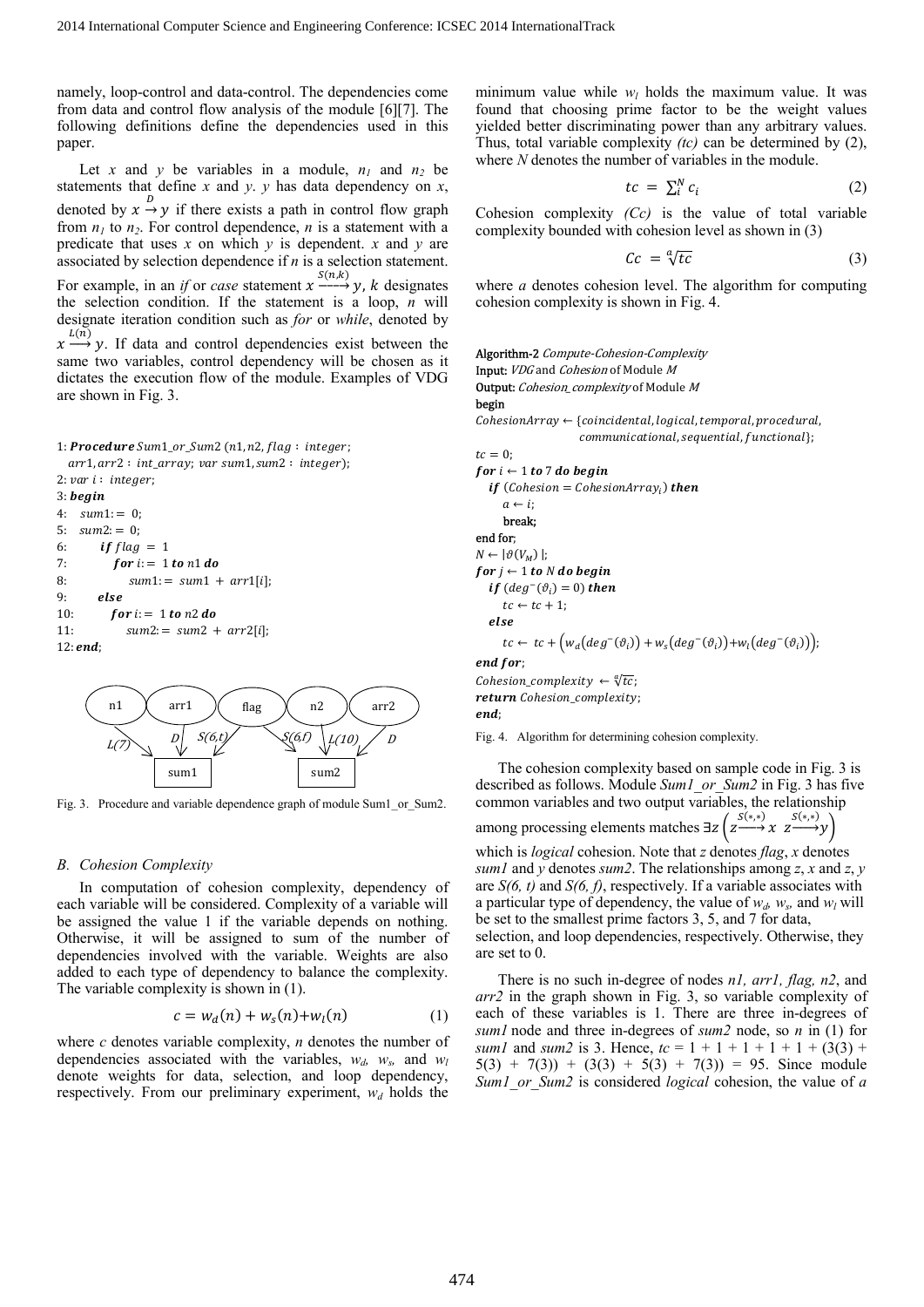in (3) is 2, so cohesion complexity for module *Sum1\_or\_Sum2* is  $\sqrt[2]{95} = 9.7468$ 

 To prove how the proposed cohesion complexity yields different *Cc* values for the same two modules having different cohesion levels, we selected *Sum\_and\_Prod* procedure [8] and modified it to use different variable sets, hereafter referred to as the original and modified procedures shown in Fig 5. The variables participate in cohesion classification consideration are as follows: *sum, prod,* and *avg* designate output variables or processing elements, and *n, arr, arr1,* and *arr2* designate common variables.

| Original procedure               | <b>Modified procedure</b>                       |  |
|----------------------------------|-------------------------------------------------|--|
| 1. <b>Procedure</b> Sum and Prod | 1. <b>Procedure</b> Sum and Prod                |  |
| $(n: integer; arr: int_array;$   | $(n: integer; arr1, arr2: int_array;$           |  |
| var sum, prod: integer;          | var sum, prod: integer;                         |  |
| var avg: float)                  | var avg: float)                                 |  |
| $2.$ <i>begin</i>                | $2.$ <i>begin</i>                               |  |
| 3. $sum := 0$ ;                  | 3.<br>$sum: = 0$                                |  |
| 4.<br>$prod := 1$ ;              | 4. $prod := 1$ ;                                |  |
| 5. for $i = 1$ to n do begin     | 5. for $i = 1$ to n do begin                    |  |
| 6. $sum := sum + arr[i];$        | 6<br>$prod := prod * arr1[i];$                  |  |
| 7<br>$prod := prod * arr[i];$    | 7.<br>$sum := sum + arr2[i];$                   |  |
| 8.<br>end:                       | 8.<br>end;                                      |  |
| sum<br>9.<br>$avg =$<br>n.       | sum<br>9.<br>$avg :=$ —;<br>$\boldsymbol{\eta}$ |  |
| $10.$ end;                       | 10. $end:$                                      |  |

Fig. 5. Procedure of module Sum\_and\_Prod.

| TABLE III. | DEPENDENCIES OF MODULE SUM AND PROD |  |
|------------|-------------------------------------|--|
|            |                                     |  |

| Dependency $D_i$ | Original procedure          | <b>Modified procedure</b>   |
|------------------|-----------------------------|-----------------------------|
| $D_{1}$          | L(5)<br>$n \rightarrow sum$ | L(5)<br>$n \rightarrow sum$ |
| $D_{2}$          | $n \xrightarrow{L(5)} prod$ | $n \xrightarrow{L(5)} prod$ |
| $D_{3}$          | $n \rightarrow a \nu q$     | $n \rightarrow a \nu g$     |
| $D_4$            | $sum \rightarrow avq$       | $sum \rightarrow avq$       |
| $D_{\epsilon}$   | $arr \rightarrow sum$       | $arr2 \rightarrow sum$      |
| D <sub>6</sub>   | $arr \rightarrow prod$      | $arr1 \rightarrow prod$     |

 Table III lists the dependencies of *Sum\_and\_Prod* original and modified procedures. In both procedures, they cannot be considered as *functional* cohesion because the number of processing elements is more than one. Using the association rules in Table II and Algorithm-1,  $D_1$  and  $D_2$  of the original procedure match associative rule 3  $\left(n \xrightarrow{L(5)} sum \ n \xrightarrow{L(5)} prod\right)$ , while  $D_5$  and  $D_6$  match associative rule 4  $\left( \arctan \frac{D}{D} \arctan \arctan \frac{D}{2}\right)$  $\stackrel{D}{\rightarrow}$  prod). There are two cohesion levels, namely, *procedural* and *communicational* between the same *Sum\_and\_Prod* procedure, hence *communicational* is selected since it is the higher level.  $D_4$  matches associative rule 5  $\left(\text{sum} \rightarrow \text{avg}\right)$ .  $D_3$ does not participate in Algorithm-1 and is not considered. The overall assessment of the original module is therefore *communicational* cohesion since it is lower than *sequential* cohesion of *D4*. Similarly, *D1* and *D2* of the modified procedure

match associative rule 3  $\left(n \xrightarrow{L(5)} sum \ n \xrightarrow{L(5)} prod\right)$ , and *D<sub>4</sub>* matches associative rule 5  $(sum \rightarrow avg)$ . So the modified procedure is determined as *procedural* cohesion.

TABLE IV. DEPENDENCIES OF MODULE SUM\_AND\_PROD

| Variable complexity $(c)$                                           |                                  |  |  |
|---------------------------------------------------------------------|----------------------------------|--|--|
| Original procedure                                                  | <b>Modified procedure</b>        |  |  |
| $c_n = 0$                                                           | $c_n = 0$                        |  |  |
| $c_{arr} = 0$                                                       | $c_{arr1} = 0$                   |  |  |
| $c_{sum} = w_d(n_1) + w_l(n_1)$                                     | $c_{arr2} = 0$                   |  |  |
| $c_{prod} = w_d(n_2) + w_l(n_2)$<br>$c_{sum} = w_d(n_1) + w_l(n_1)$ |                                  |  |  |
| $c_{avg} = w_d(n_3)$                                                | $c_{prod} = w_d(n_2) + w_l(n_2)$ |  |  |
| $c_{avg} = w_d(n_3)$                                                |                                  |  |  |
| Total variable complexity $(tc)$                                    |                                  |  |  |
| $c_{sum} + c_{prod} + c_{avg}$<br>$c_{sum} + c_{prod} + c_{avg}$    |                                  |  |  |

In Table IV, the values of variable complexity (*c*) in both procedures are the same, so are total variable complexity (*tc*). Thus, the values of *a* in the original and modified modules are  $a_1$  and  $a_2$ , respectively, where  $a_1 > a_2$  (*communicational* > *procedural*). So,  $\sqrt[a_1]{tc} < \sqrt[a_2]{tc}$ .

#### *C. Module decomposition process*

In case the number of members in *cohesion\_between\_pairs* is more than one which means there is more than one type of cohesion involved, the lowest level will be selected. Higher cohesion is still hidden inside the module. From the above original *Sum\_and\_Prod* procedure which is classified as *communicational* cohesion, it can be further decomposed to improve for higher cohesion construct. Such an explicit decomposition is illustrated in Fig. 6.



Fig. 6. Variable dependence graph of module Sum\_and\_Prod.

There are two *cohesion\_between\_pairs* in the original *Sum\_and\_Prod* procedure, i.e., *sequential* and *communicational* cohesion as shown earlier. We further decompose this module into two blocks. The first block is composed of *n, arr, sum,* and *avg* as the two output variables form *sequential* cohesion. The other one is composed of *n, arr, sum* and *prod* that form *communicational* cohesion as they refer to the same input *arr*. Cohesion complexity of this module before decomposition is 2.1689 and after decomposition for both blocks are 1.5552 and 2.1118. Thus, the modules are classified to be *sequential* and *communicational* cohesion. Note that the lower the value, the higher the cohesion level. In principle, modules are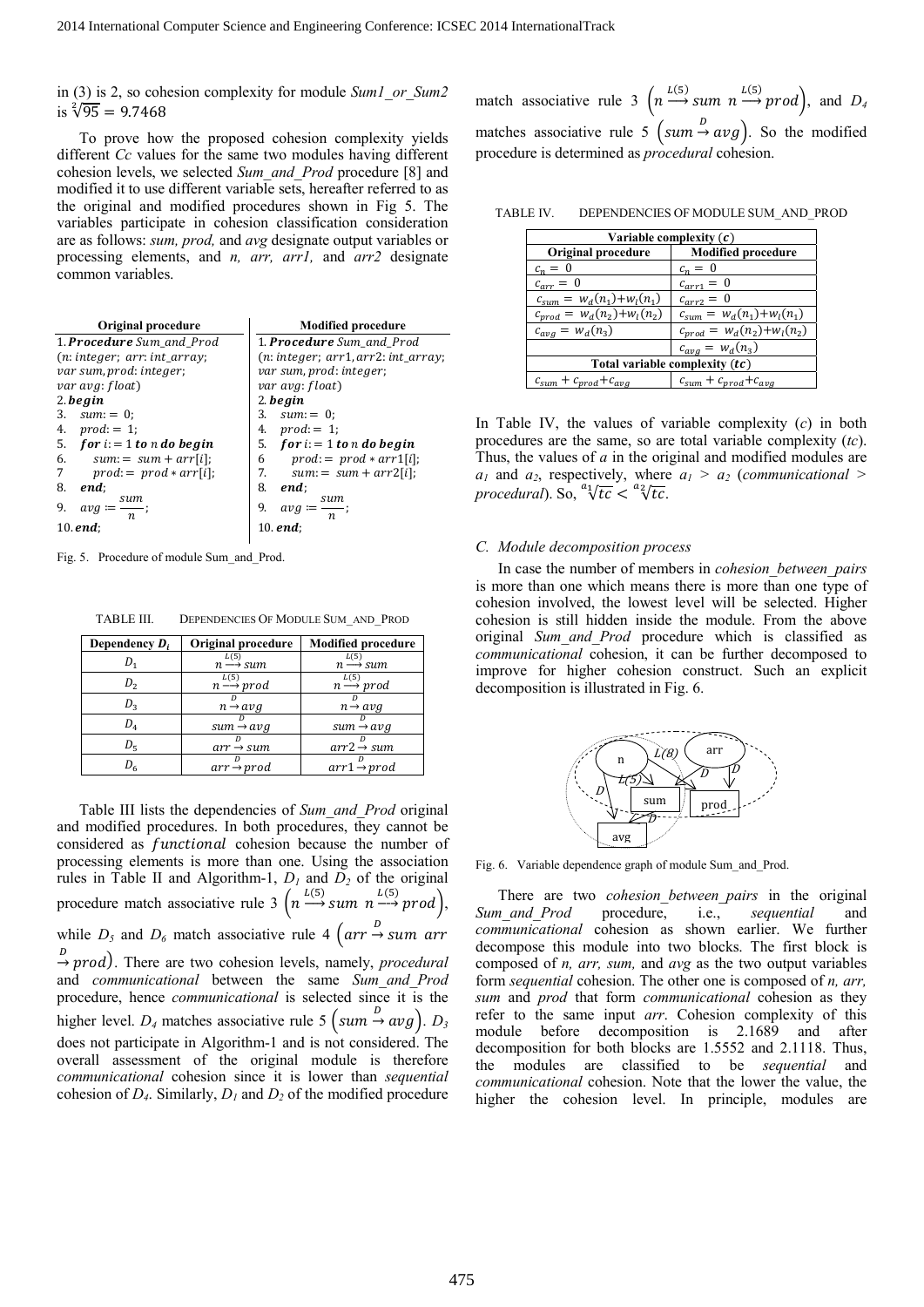decomposed as finer grained as the number of output variables found.

# IV. EXPERIMENT

We tested two programs written in C from [9] and [10] and nine modules from [8] and [11]. The first program is a game called "Tic Tac Toe" and the second one is a phone service called "PHONEV2A." The former contains six modules and the latter contains thirteen modules. Table V shows the results of independent module cohesion level. The value of cohesion complexity indicates the degree by which developers can objectively discriminate their design cohesion through the proposed quantitative technique. Table VI and VII depict the results of all test program (whose name appears in column one) cohesion complexity with help of our CCM (Cohesion Complexity Measurement) tool. The second column shows all types of cohesion found in the module. The third column shows the resulting cohesion level of the module under investigation based on Algorithm-1. The fourth column shows the resulting *Cc* value which has been demonstrated using *Sum\_and\_Prod* in Section III (B). For *Sum\_and\_Prod* example, there were three types of cohesion found, namely, *coincidental, communicational, and sequential*, the resulting cohesion using Algorithm-1 turned out to be *communicational*, having  $Cc = 2.1689$  by (3).

TABLE V. RESULTS OF MODULE COHESION LEVEL AND CORRESPONDING CC VALUE

| Name            | <b>Cohesion Found</b>                         | Module<br>Cohesion | Cohesion<br>Complexity |
|-----------------|-----------------------------------------------|--------------------|------------------------|
| Sum1 and Sum2   | Coincidental                                  | Coincidental       | 44                     |
| Sum1 or Sum2    | Logical                                       | Logical            | 9.7468                 |
| Prod1 and Prod2 | Procedural                                    | Procedural         | 2.5607                 |
| Sum and Prod    | Coincidental<br>Communicational<br>Sequential | Communicational    | 2.1689                 |
| Fibo Avg        | Sequential                                    | Sequential         | 1.6035                 |
| Sum             | Functional                                    | Functional         | 1.5552                 |
| Avg or Range    | Logical                                       | Logical            | 12.6491                |
| Avg and SD      | Communicational                               | Communicational    | 2.2974                 |
| SD and Var      | Sequential                                    | Sequential         | 1.8644                 |

TABLE VI. RESULTS OF TIC TAC TOE MODULE AND CC ASSESSMENT

| <b>Name</b> | <b>Cohesion Found</b> | Module<br>Cohesion | <b>Cohesion</b><br>Complexity |
|-------------|-----------------------|--------------------|-------------------------------|
| Showframe   | Coincidental          | Coincidental       | 11.0000                       |
| Showbox     | Undefined             | Undefined          | -                             |
| Putintobox  | Functional            | Functional         | 1.5112                        |
| Gotobox     | Undefined             | Undefined          |                               |
| Navigate    | Functional            | Functional         | 1.3459                        |
| Checkforwin | Functional            | Functional         | 1.2917                        |

TABLE VII. RESULTS OF PHONEV2A MODULE AND CC ASSESSMENT

| Name        | <b>Cohesion Found</b>                    | Module<br><b>Cohesion</b> | Cohesion<br>Complexity |
|-------------|------------------------------------------|---------------------------|------------------------|
| menu        | Functional                               | Functional                | 1.000                  |
| chkstrdig   | Undefined                                | Undefined                 |                        |
| DeleteEntry | Coincidental<br>Procedural<br>Sequential | Procedural                | 4.4238                 |
| FindPhone   | Procedural                               | Procedural                | 3.6109                 |

|                       | Sequential                               |              |        |
|-----------------------|------------------------------------------|--------------|--------|
| FindRoom              | Procedural<br>Sequential                 | Procedural   | 3.6109 |
| GeTotalEntries        | Functional                               | Functional   | 1.0000 |
| ListAll               | Sequential                               | Sequential   | 1.6189 |
| <b>SortAllEntries</b> | Coincidental<br>Procedural<br>Sequential | Procedural   | 3.4879 |
| AddEntry              | coincidental                             | coincidental | 9.0000 |
| drawscreen            | undefined                                | undefined    |        |
| exitmenu              | Procedural<br>Sequential                 | Procedural   | 3.1137 |
| LoadDB                | Coincidental<br>Procedural               | Procedural   | 3.6002 |
| refreshscreen         | undefined                                | undefined    |        |

From the experiment, *coincidental* cohesion gives the highest result and *functional* cohesion yields the lowest value. This is in concert with standard classification. Notice that the same cohesion level can have different values in cohesion complexity. This is because more complex programming modules have higher values than the simple ones, despite the same cohesion classification. In the program "PHONEV2A", cohesion complexity of *FindPhone* and *FindRoom* module are the same because the code are identical, but variable names are different which result in more variables involved. Fig. 7 shows the variable dependency matrix and the resulting cohesion complexity value of module *FindPhone* computed by CCM tool. However, cohesion complexities of some modules do not exist because we cannot classify the level of module cohesion since they have no output variable, i.e., processing element. All modules in Table V were also tested against the FC measure as shown in Table VIII.

TABLE VIII. RESULTS OF PHONEV2A MODULE AND CC ASSESSMENT

| Name            | <b>SMC Cohesion</b> | <b>CcMeasure</b> | <b>FC</b> Measure |              |
|-----------------|---------------------|------------------|-------------------|--------------|
| Sum1 and Sum2   | Coincidental        | 44               | <b>WFC</b>        | 0.28         |
|                 |                     |                  | <b>SFC</b>        | 0.28         |
|                 |                     |                  | A                 | 0.28         |
| Sum1 or Sum2    | Logical             | 9.7468           | <b>WFC</b>        | 0.3846       |
|                 |                     |                  | <b>SFC</b>        | 0.3846       |
|                 |                     |                  | A                 | 0.3846       |
| Prod1 and Prod2 | Procedural          | 2.5607           | <b>WFC</b>        | 0.2380       |
|                 |                     |                  | <b>SFC</b>        | 0.2380       |
|                 |                     |                  | A                 | 0.2380       |
| Sum and Prod    | Communicational     | 2.1689           | <b>WFC</b>        | 0.6957       |
|                 |                     |                  | <b>SFC</b>        | 0.2174       |
|                 |                     |                  | A                 | 0.5362       |
| Fibo Avg        | Sequential          | 1.6035           | <b>WFC</b>        |              |
|                 |                     |                  | <b>SFC</b>        | 1            |
|                 |                     |                  | A                 | 1            |
| Sum             | Functional          | 1.5552           | <b>WFC</b>        | $\mathbf{0}$ |
|                 |                     |                  | <b>SFC</b>        | 1            |
|                 |                     |                  | A                 | $\theta$     |
| Avg or Range    | Logical             | 12.6491          | <b>WFC</b>        | 0.3333       |
|                 |                     |                  | <b>SFC</b>        | 0.3333       |
|                 |                     |                  | A                 | 0.3333       |
| Avg and SD      | Communicational     | 2.2974           | <b>WFC</b>        | 0.3214       |
|                 |                     |                  | <b>SFC</b>        | 0.3214       |
|                 |                     |                  | A                 | 0.3214       |
| SD_and_Var      | Sequential          | 1.8644           | <b>WFC</b>        |              |
|                 |                     |                  | <b>SFC</b>        | 1            |
|                 |                     |                  | A                 | 1            |